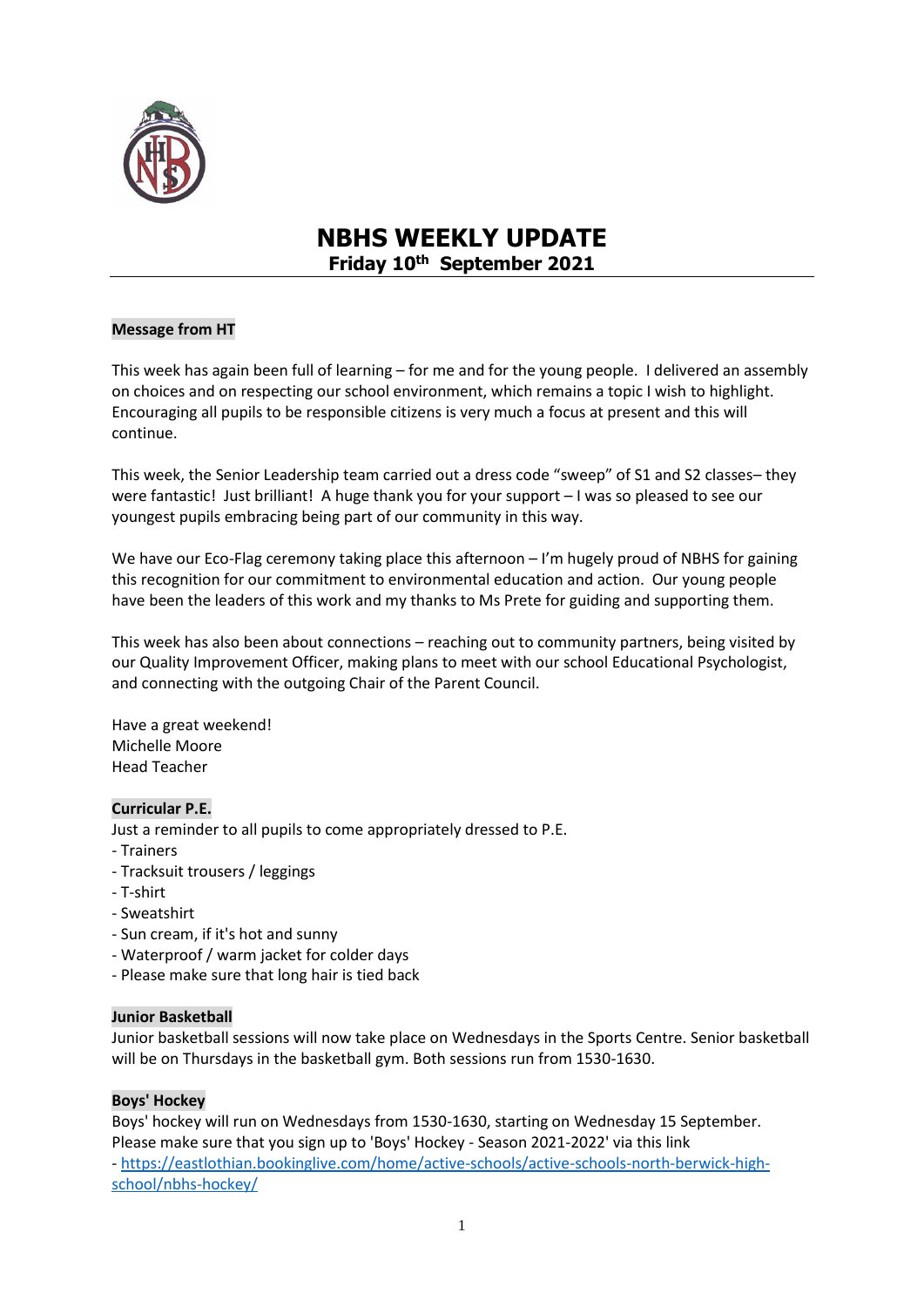Any questions, please contact Miss Parr[y cparry@elcschool.org.uk](mailto:cparry@elcschool.org.uk)

#### **SSAA Secondary Road Race Championships 2021**

Date : Wednesday 6th October 2021 Venue : Pittencrieff Park, Dunfermline Entry fee : £8

Parents / guardians will be responsible for transport to and from, and supervision at, this event.

Anyone interested in running in the above event, please email Miss Parry [cparry@elcschool.org.uk](mailto:cparry@elcschool.org.uk) by Wednesday 15 September.

## **Extra-curricular sport and activity**

We are pleased to attach the Term 1 sport and activity programme. Online booking is now open - [https://eastlothian.bookinglive.com/home/active-schools/active](https://eastlothian.bookinglive.com/home/active-schools/active-schools-north-berwick-high-school)[schools-north-berwick-high-school](https://eastlothian.bookinglive.com/home/active-schools/active-schools-north-berwick-high-school) Any questions, please contact Miss Parry - [cparry@elcschool.org.uk](mailto:cparry@elcschool.org.uk)

Due to current circumstances, we are asking pupils to make their own way to matches.

# **Astroturf – Organised Sports at Lunchtime**

We are now able to offer organised sports on the Astroturf during lunchtime, run by our S6 Sports Council. The pitch will, therefore, no longer be available as a social space during lunch breaks, which will also protect the specialised surface. Pupils opting into these sessions will be required to change into sports kit but can use the PE changing rooms for this. We are looking forward to our pupils leading and participating in the sessions – all welcome!

## **Dress Code**

Please could all pupils come to school in dress code even if they have PE first thing.

The dress code for the school is available on the school website: [https://www.edubuzz.org/northberwickhigh/schoolinformation/school-dress-code/](http://email.groupcallalert.com/ls/click?upn=QrOBJcca7DQpcdTvZvGK8bdwWm4YaVB8TN5G4CE2r-2Fz8jfRlgyBR-2BTyrT7tzki2tePBOv-2FML-2BbNtrG71sWszsUkvo62gHsLOX8ynP-2F2rfzonhyg-2FGBgFps0klMZMQcPB7hOF_DP9rNqXErB-2Bamsn0-2BYsNRfTwBEw8JlJLeunoRz-2BUoJ13VmiNgW7XHgMt-2BMcN9BLx4umJ32SPhLt1JPKngrzqfxuaZmDCMxmoW4MNutSdlYwCi83yoEEsA5eK8Gun83-2BlglKryEVoRz8gWNNF8nRQbS98PRZb-2FQFc2IT6zDzFKLwmf0RkEJ9-2B3MeHYX-2FsvkhbykOnU2SDf43dqWIyshnRVs1I8mg8GnlI7wD6DnDmkqchLjoK1CRjpHZg1EHrgExFe7KmtGML7vERSQpFYYuH-2BEKiGKNqeetKRZ3ARezDI5QDiFdp5ZTFaxAxG6pHvACVP4PQ3g6afIau01uvpUNQ5oGCIMxoIeDiWm34ZmsofDmbxMaNUYlgleY3zcyIxlCwfEGHyok3-2FVlWESnQLWPGZYhYtlQfONbuhv2kXtkzRJM-3D)

Ties can be purchased through SchoolPay/iPay – you will see the link on our school website. Go to School Shop, scroll down and purchase a tie. Ties will then be delivered to your young person's registration class.

If you wish to apply for a school clothing grant – further information can be found here: [https://www.eastlothian.gov.uk/info/210557/schools\\_and\\_learning/11899/free\\_school\\_meal](http://email.groupcallalert.com/ls/click?upn=QrOBJcca7DQpcdTvZvGK8Q3LigjI-2BDK6Jz8dNjwkxNDyVEI1SdbDQFk3hwWco1vqwo0q0NAycjGjuMVeqQNplt2pTyz8ol4zBPzc9a1mvcGYm6e-2FJZ4hsmKTkUrOkVzT07rtmFeidaee3iGlcs6QNaUk9-2FLEKp02by162eyfITo-3DMmAe_DP9rNqXErB-2Bamsn0-2BYsNRfTwBEw8JlJLeunoRz-2BUoJ13VmiNgW7XHgMt-2BMcN9BLx4umJ32SPhLt1JPKngrzqfxuaZmDCMxmoW4MNutSdlYwCi83yoEEsA5eK8Gun83-2BlglKryEVoRz8gWNNF8nRQbS98PRZb-2FQFc2IT6zDzFKLwmf0RkEJ9-2B3MeHYX-2FsvkhbykOnU2SDf43dqWIyshnRVs1I8mg8GnlI7wD6DnDmkqchLjoK1CRjpHZg1EHrgExFe7KmtGML7vERSQpFYYuH-2BOKO8Z0Rvfwt3xtZ97AWqw4L8UxFp8xQXxAc8-2Ft4qmr2NR9vmzYg7j5f0ebzb0UrXXB6R-2BpwcIAC8vla9VaVv-2FCESloqaI2NPEvNmkGw-2B6Rgcr0ILl0m1tBE-2F79GQmbt7I8lHcpUPUJz1R1Gk9V7UQo-3D) s and clothing grants/2. Please contact school if you require assistance with this as we are happy to help.

## **Covid Mitigations**

It continues to be important that all pupils follow the the one way system, wear face coverings (unless exempt) and ensure good hand hygiene. Please use the information in the Warn and Inform letter as your guide to current protocols.

## **Asymptomatic Testing**

With children back at school it's important to be aware of the latest guidance to help everyone stay safe.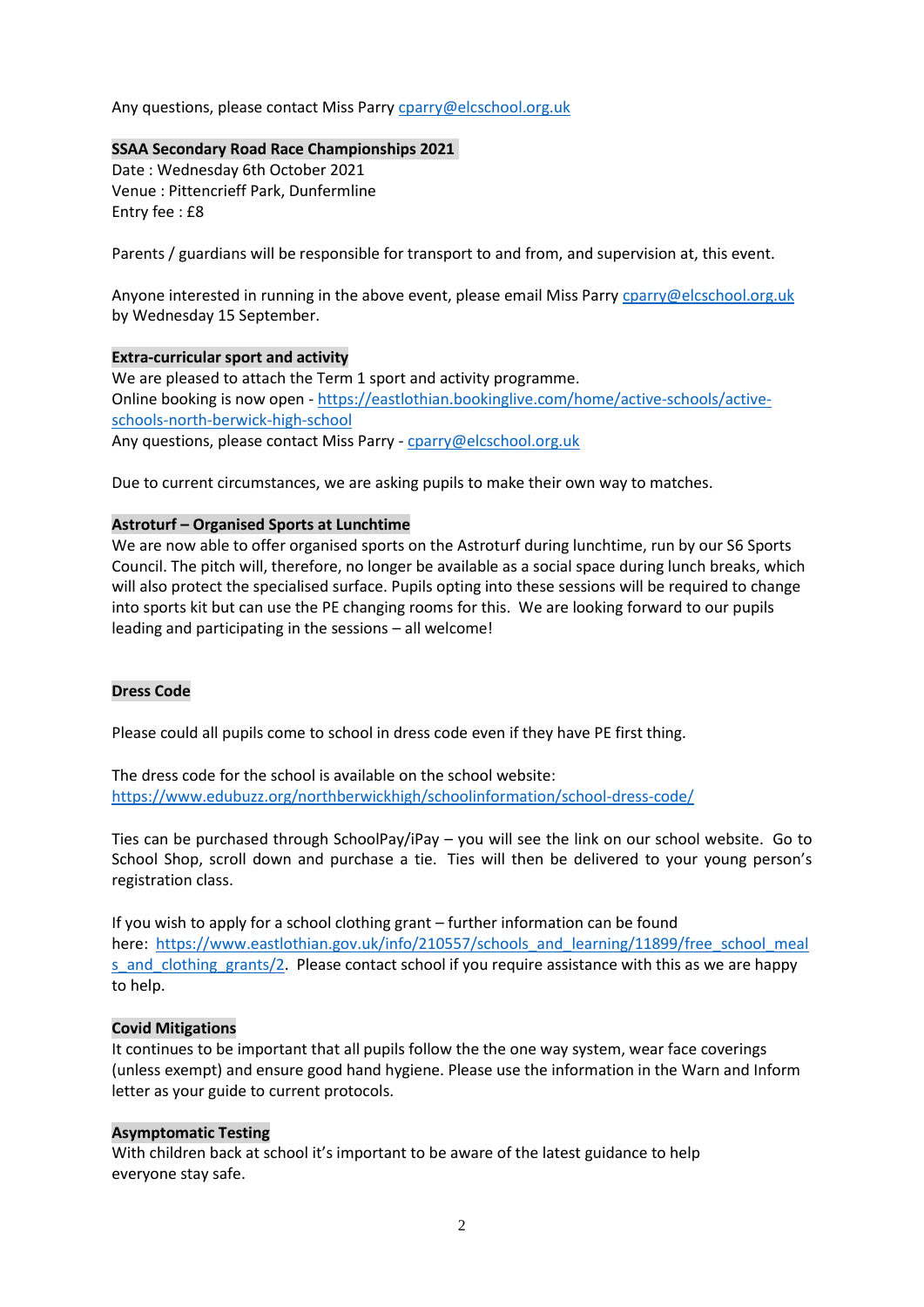For the latest information, visit: <gov.scot/publications/coronavirus-covid-19-getting-tested>

Testing can help reduce the risks of an outbreak. Pupils should test themselves twice a week, reporting the results online even if they are negative or void. Test kits can be picked up at the school office.

#### **Prizegiving**

This year's Prizegiving will take place in school on the morning of Thursday 16<sup>th</sup> September. I am looking forward to recognising all the successes and achievements of our seniors. Prizewinners will be informed of when to come to the hall at tutor time next week. Parents and Carers – we are hoping to send a momento of this occasion to you shortly after the event! Check your email inboxes!

#### **Parent Council AGM**

This will take place on **Tuesday 21st September at 7-8pm** via Googlemeet. **Please email the Communications inbox if you would like to be sent the link.** Matters of business will include agreeing the Parent Council Constitution and the election of a new Chair and members. Please do consider if you would like to be our new Chair – it's a great opportunity to represent the Parent Forum and work in partnership with the school.

#### **Parent Council meeting**

The first PC meeting of the year is planned for **Tuesday 5th October at 7-8:30pm.** Further information will follow from the new Chair.

#### **Parents' Evenings**

We have now received notification from East Lothian Council that it is the expectation that all Parents' Evenings will be online for the remainder of the session.

**Careers Mick Burns** Careers Adviser Email: [mick.burns@sds.co.uk](https://mail.elcschool.org.uk/owa/redir.aspx?C=fbGa3DGVrsUoQB2CnJP23eXwMGzxu7J1CtarT6dTOwkq_NlpJujXCA..&URL=mailto%3amick.burns%40sds.co.uk) **Mobile:** 07887 831454 Twitter: MickBurns2 Blog: [www.edubuzz.org/careers](http://www.edubuzz.org/careers)

A very warm welcome to the updates from Skills Development Scotland Careers Advisers for North Berwick High, 2021/22 session.

I'm delighted to be joined by my colleague, Wendy Malcolm [wendy.malcolm@sds.co.uk](mailto:wendy.malcolm@sds.co.uk) this session and please free to contact us if you have any questions.

We have delivered the S3 and S6 careers talks which can be viewe[d here](https://www.edubuzz.org/careers/2021/05/12/s3-careers-talk-june-2021/) and [here](https://www.edubuzz.org/careers/2021/06/10/s6-careers-talk-june-2021/) and you can download the resources to help with career planning, particularly those now in S6. All S3 students are offered an individual careers interview and these will take place over this term.

#### **Parents coming into school building**

Please note that the following COVID-19 mitigation measure remains in place during this time: parents and carers cannot come into the school building. Unfortunately, this means that if your child forgets something, you cannot drop the item off at school for them.